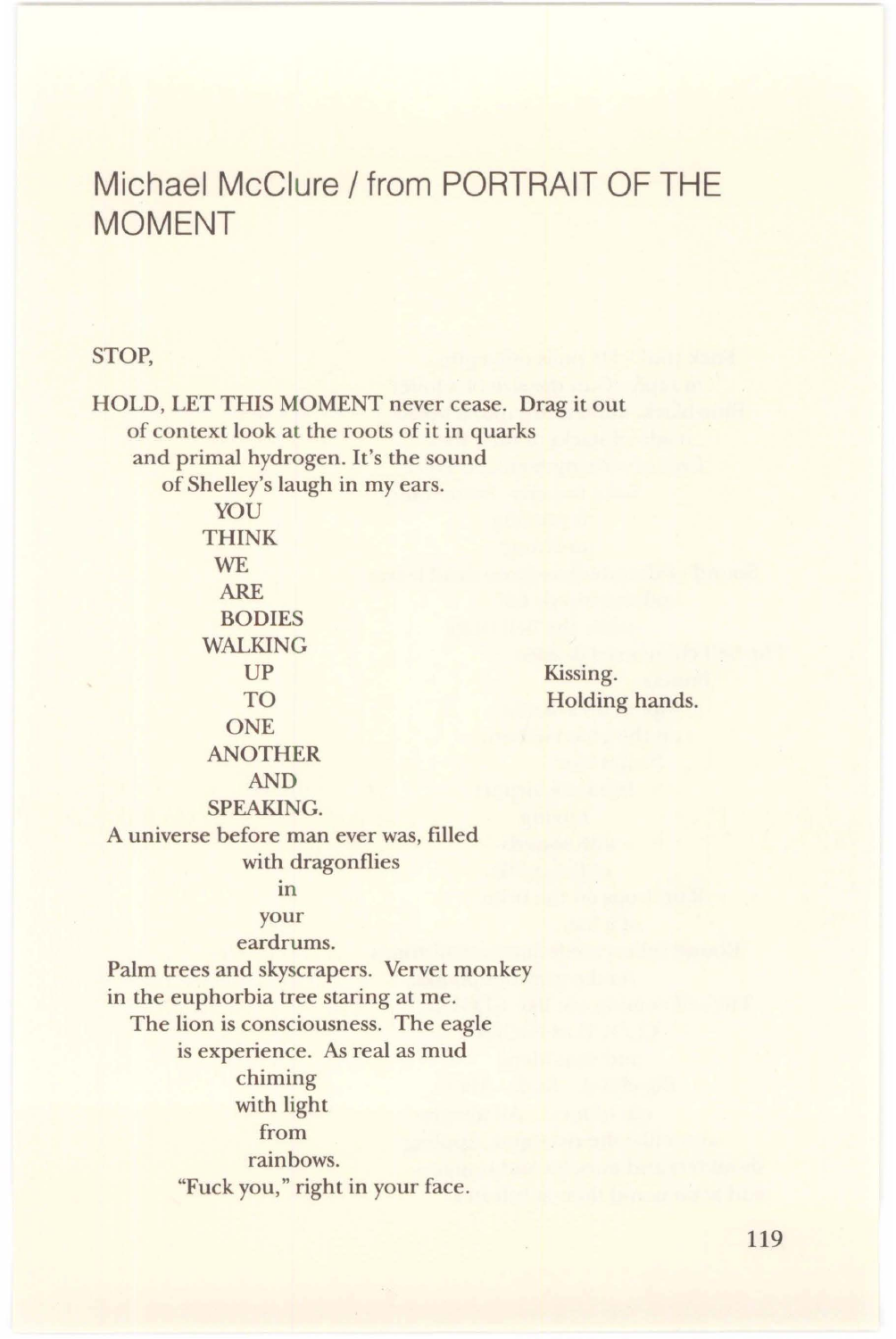"Fuck you!" He pulls out a gun in reply. Gun the size of a toilet. Blue-black. Bullets fire into a world made of stacks of dirty feet. Eyes of starving families. Dust from red clay. Something is purring or flying. Sound of thunder jars loose dead leaves and they slowly fall while the bell rings. The bell chimes red-deaded linnets wiping their beaks on the green lichen. Planes roar from the airport mixing with sounds of the traffic. Raindrops on the brim of a hat. Round yellow seeds among hailstones on the gray wet planks. The self coming out like CLOUD, CLOUD of FACES and shoulders. Big cloud. Bulk. Made out of meat. All imagination like the river god, rippling shoulders and muscles and hungers and actions and their substrates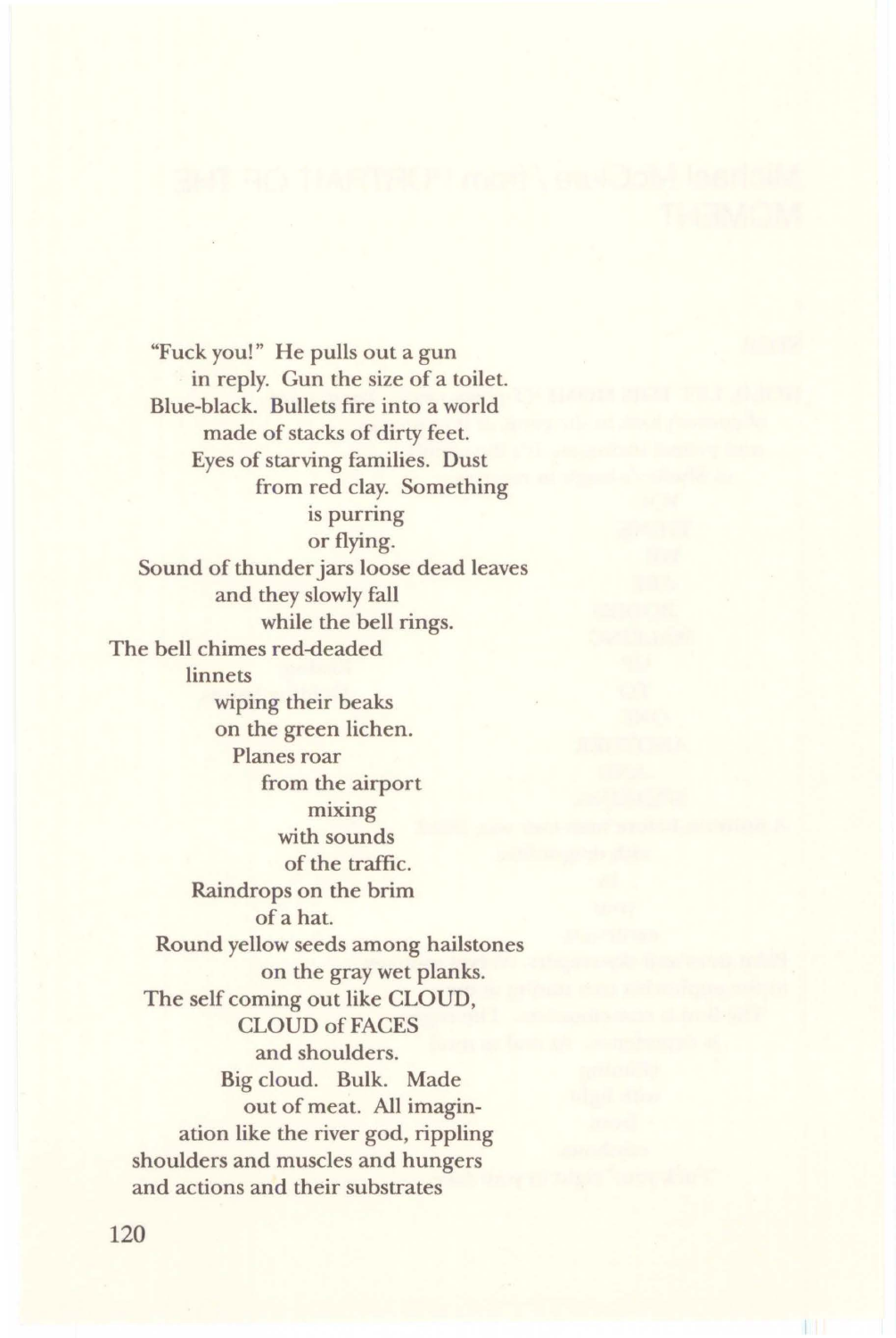in childhood as childhood has become dark meat like Rexroth said. It's the eagle of experience feathered with faces. IT'S THE THOUGHT OF THE **BODY** AT the edge of THINGS; it's the physics of physiology, the universe as athlete. It's a real if like the odor of chinchilla fur or car tracks and deer prints side by side in day old mud.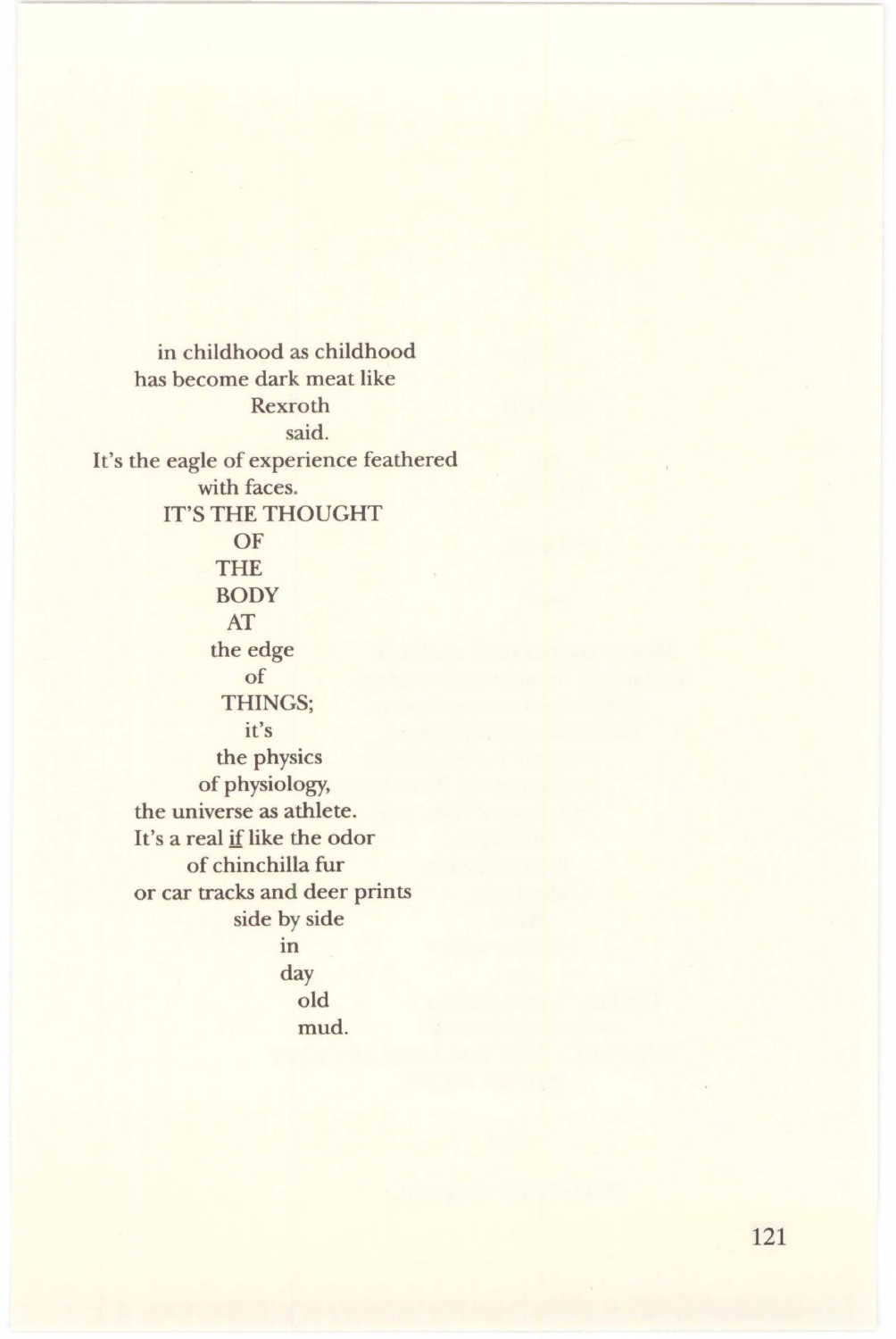# REAL **CLOUD** OF FACES

and gone

now.

Demon warriors and toad men and sneaky thoughts before glass cabinets with secret drawers and smell of frankincense wrapped in pink panties and raw meat. Then buried in statues of dreams at midnight by an old barbwire fence. While the car motor runs. The face in each feather is dumb and simple. THE EAGLE AND THE LION ARE RAPT IN ONE THING

#### BUT

that is beside the point

122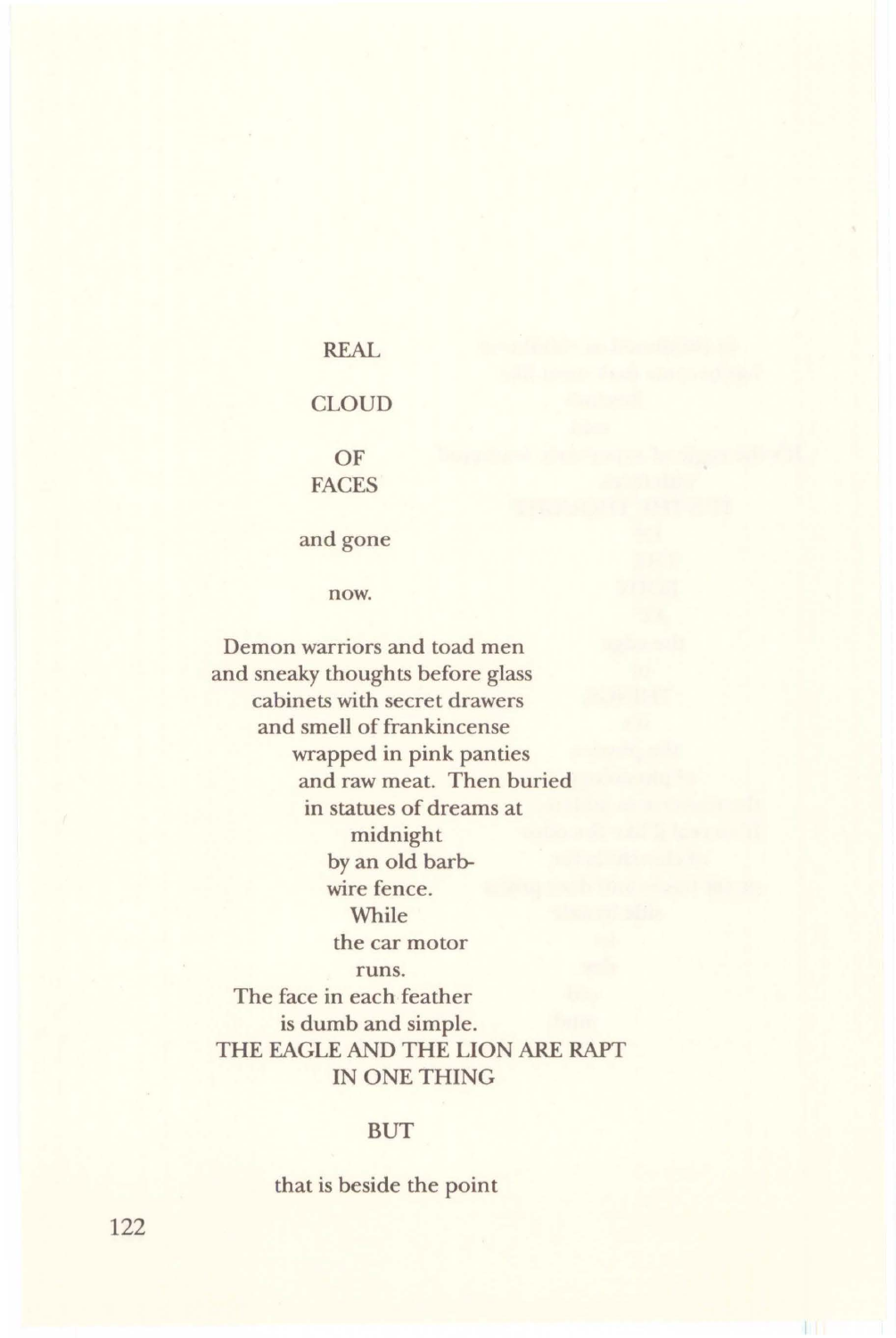## WHERE

light becomes meat

BEING

### BURIED

in boys' leg muscles or the plumpness of wrists and the baby's interlocking of eyes. See ME! It's ALL at the edge of things

becoming the matter **WE** ARE, making the gound work, protein groundwork,

#### from

gasses and stars in a plasma. With all the dimensions there  $($  (  $INTHAT$  ) ) we only have hints of **HERE** in this tiny HUGE space. Architecture of something else that is seen as stuff.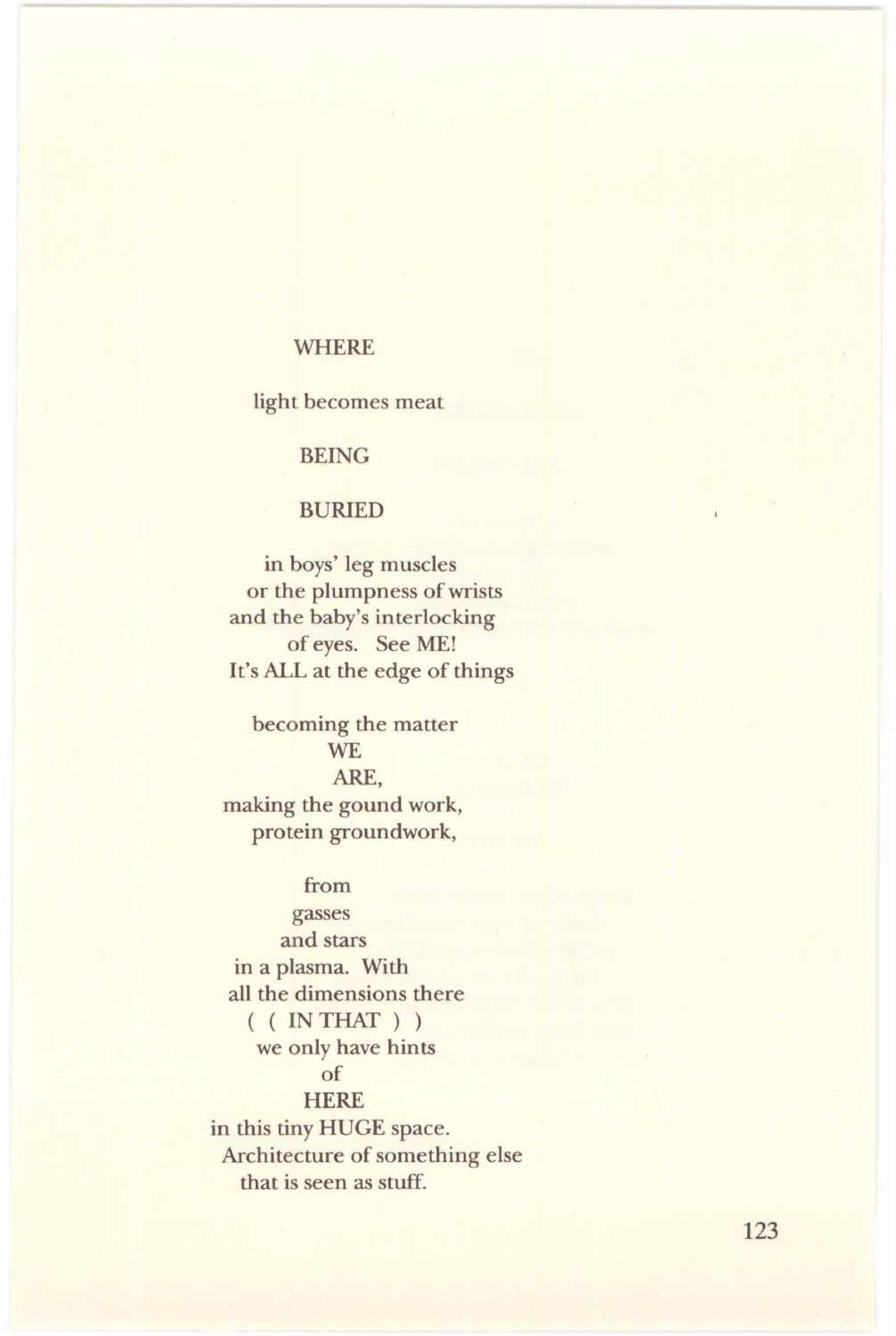## AN

## INTELLIGENT

## FLATWORM

a hammer, moss rubbed over the surface of a turquoise, streetlights in fog, enzymatic structures of subtle happiness

> in an

OLD WOMAN'S

## WORDS.

Look at her glasses there inside of me somewhere in the future scratched on a scale on a moth's back next to the vistas of a dark ocean seen from the hilltop. Children shouting.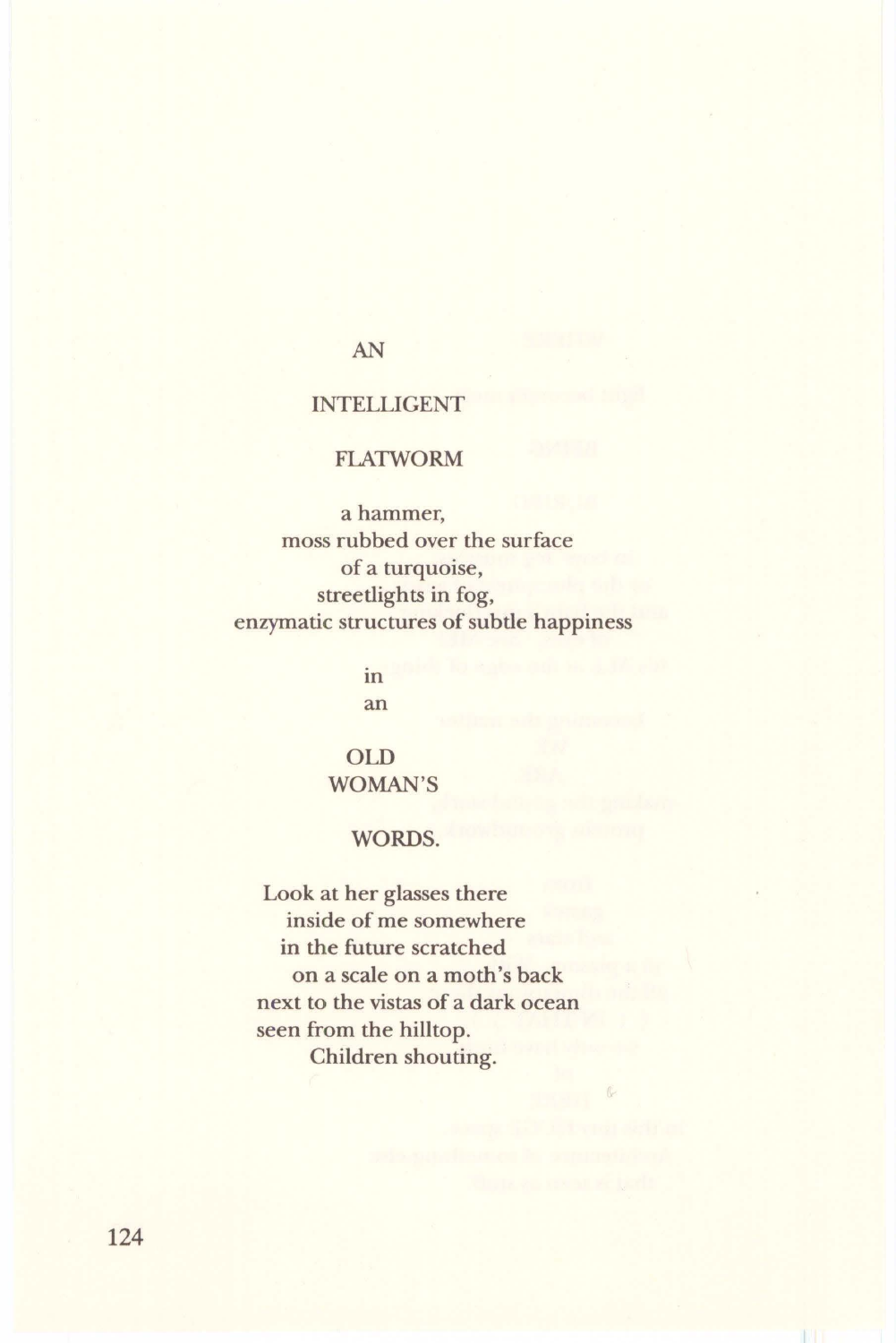"Dog piles" of boys fighting. Smell of mincemeat pies and snuff. Pictures of duck hunting inside of sleeping bags. Looking down at my solid hands posing with chunky fingers of sculpture laid out being themselves for me and everybody in an IMAGE while I look up through my dark brows. As old as what will happen and bright as the corners of coal bins and the smell of coal dust. Sound of cinders dumped out over iron rust. AWARENESS ENLARGES A PROCESS till I walk through caves of it. Wooden yoyos. Alive and lithe and powerful as a blue-black snake or a wet beach stone, IT TWISTS AND WRITHES with muscles moving the big scales